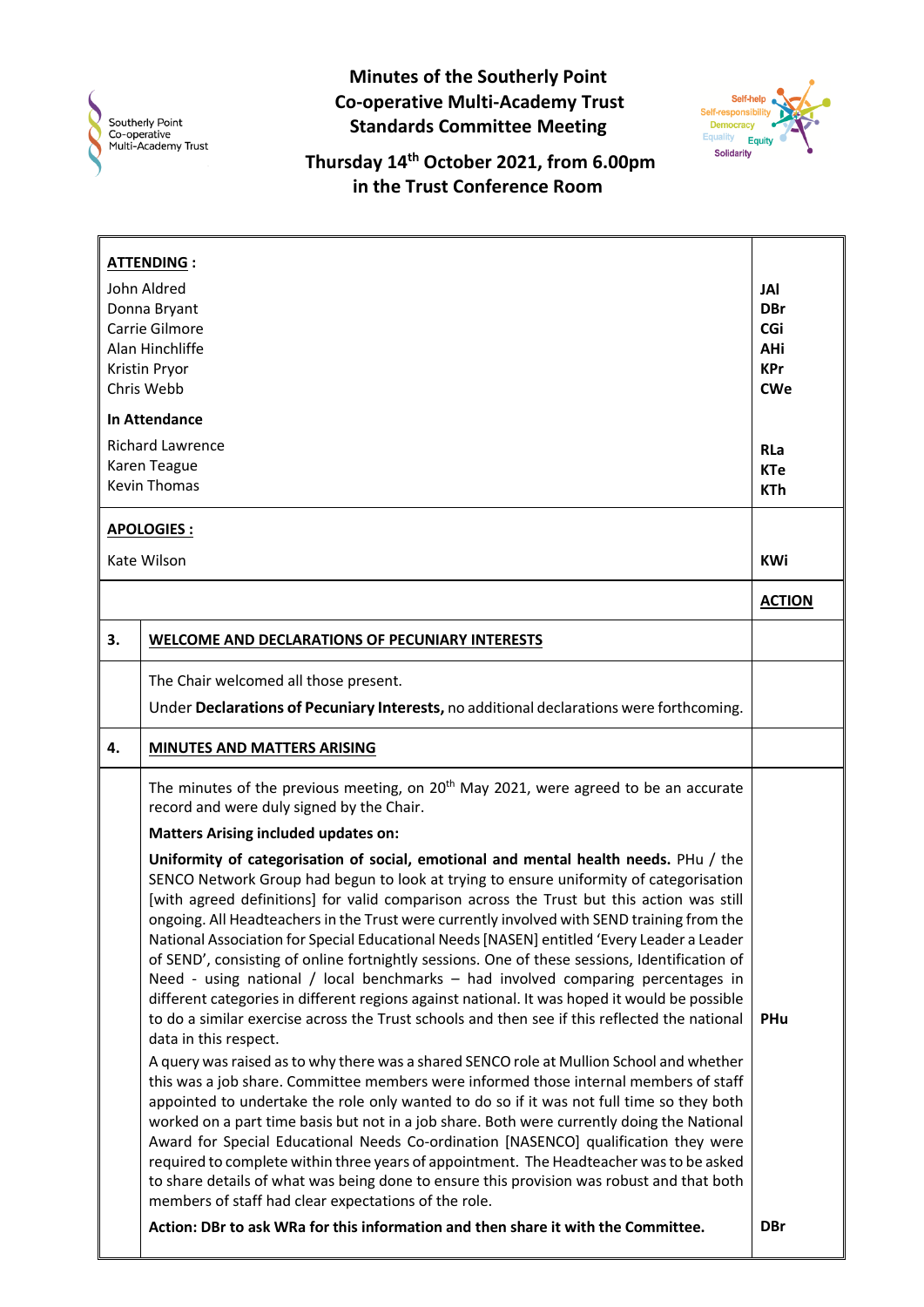|    | All Headteachers had been asked to check when their SENCOs took up the role and, where<br>required, that they were appropriately qualified / undergoing the required training.                                                                                                                                                                                                                                                                                                                                                                                                                                                                                                                                                                                                       |            |
|----|--------------------------------------------------------------------------------------------------------------------------------------------------------------------------------------------------------------------------------------------------------------------------------------------------------------------------------------------------------------------------------------------------------------------------------------------------------------------------------------------------------------------------------------------------------------------------------------------------------------------------------------------------------------------------------------------------------------------------------------------------------------------------------------|------------|
|    | Presentations to the Committee. The presentation by LJo had been postponed until a later<br>point. An additional meeting with a single item agenda for WJe / WRa to present on the<br>secondary curriculum was to be arranged for Thursday 2 <sup>nd</sup> December 2021.                                                                                                                                                                                                                                                                                                                                                                                                                                                                                                            | <b>KTe</b> |
|    | All other actions had been completed.                                                                                                                                                                                                                                                                                                                                                                                                                                                                                                                                                                                                                                                                                                                                                |            |
| 5. | PERFORMANCE AND PROGRESS DATA                                                                                                                                                                                                                                                                                                                                                                                                                                                                                                                                                                                                                                                                                                                                                        |            |
|    | Data presented to Committee members prior to the meeting comprised overviews of:<br>Background<br>$\bullet$<br>Ofsted<br>$\bullet$<br><b>Inspection Data Summary Report [IDSR]</b>                                                                                                                                                                                                                                                                                                                                                                                                                                                                                                                                                                                                   |            |
|    | <b>Primary Standards</b>                                                                                                                                                                                                                                                                                                                                                                                                                                                                                                                                                                                                                                                                                                                                                             |            |
|    | EYFS Profile Assessments by school and against county benchmark<br>$\bullet$<br>Y1 Phonics Assessments by school and against national benchmark<br>$\bullet$<br><b>KS1 Performance Analysis</b><br>$\bullet$<br>Figures for Reading, Writing and Maths by school [internal Teacher Assessment],<br>including Greater Depth, and with Trust average against national average [2019] -<br>colour coding to indicate Above, Secure, Just Below, Well Below in each element.<br><b>KS2 Performance Analysis</b><br>$\bullet$<br>Figures for Reading, Writing and Maths by school [internal Teacher Assessment],<br>including Greater Depth, and with Trust average against national average [2019] -<br>colour coding to indicate Above, Secure, Just Below, Well Below in each element. |            |
|    | Overview of Data Drop Summer 2021<br>$\bullet$<br>Figures for Reading, Writing and Maths by school for Y1-Y6 including Average April,<br>Expected [n66], Difference April, Difference December, Difference October, Expected<br>[n65], Difference - again colour coded to indicate the position of each school / year<br>group within each element.<br>Perceived Impact of Covid on Disadvantaged Pupils - Pupil Premium / Recovery<br><b>Premium Strategies</b>                                                                                                                                                                                                                                                                                                                     |            |
|    | <b>Secondary Standards</b>                                                                                                                                                                                                                                                                                                                                                                                                                                                                                                                                                                                                                                                                                                                                                           |            |
|    | Key Stage 4 Attainment 2021, All and Disadvantaged, alongside KS4 Attainment 2020<br>and benchmarked against national data from 2019 - including English and Maths 9-4,<br>English and Maths 9-5, English Attainment 8 and Maths Attainment 8.<br>Key Stage 5 Attainment in Quintile for A Level, Applied General and Tech Level from<br>$\bullet$<br>2017 to 2021 and against national. [2020 data exam board adjusted Centre Assessed<br>Grades and 2021 data Centre Assessed Grades based on rigorous set of exam style<br>assessments. Outcomes benchmarked against 2019 exam results to avoid over-<br>inflation of outcomes.                                                                                                                                                   |            |
|    | <b>Ofsted</b>                                                                                                                                                                                                                                                                                                                                                                                                                                                                                                                                                                                                                                                                                                                                                                        |            |
|    | DBr advised Committee members that, three years ago, the focus was around data and so<br>everyone had done a lot of work on this. Now the focus was very much on the curriculum<br>and Covid was not being seen as an acceptable reason for pupils or the curriculum not<br>being back where they were pre-Covid. Headteachers had therefore been asked to focus<br>on high expectations, safeguarding and, in primary, maths and reading in the first instance<br>to ensure these were secure before further work on the wider curriculum.                                                                                                                                                                                                                                          |            |
|    | Committee members recognised schools were working in a very challenging context.                                                                                                                                                                                                                                                                                                                                                                                                                                                                                                                                                                                                                                                                                                     |            |
|    | Discussion was had around whether this would change the way the Standards Committee<br>operated. Points considered included: Data is an indication of what is going on at school or<br>classroom level but is this robust? Who has validated the data? How skilled are people in                                                                                                                                                                                                                                                                                                                                                                                                                                                                                                     |            |

fobust? Who has validated the data? How skilled are people making assessments? What cross moderation has taken place? Is this part of the staff development programme? Are Executive Leaders confident that what Committee members are seeing is accurate and that data is sound?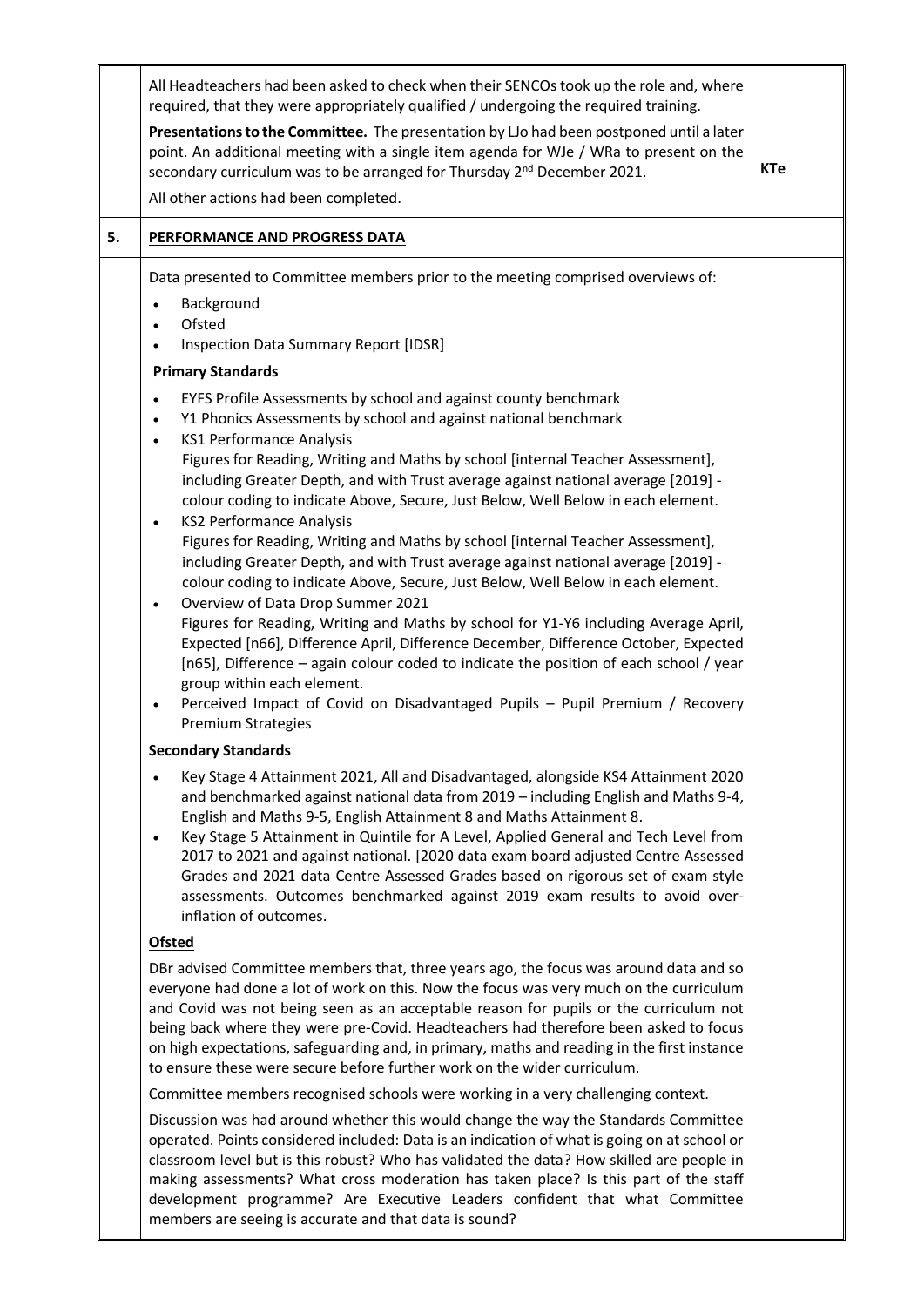It was agreed the Committee had been and would continue to be proactive in order to reflect changes in Ofsted's expectations. It had already adapted as a Committee, with an increasing focus on curriculum since framework changes. DBr added Executive Leaders and other subject specialists in the Trust were undertaking regular Deep Dive visits that focussed on various curricular areas and this was one opportunity to determine whether the curriculum intent was being reflected in practice.

In addition to this, every school should have at least two School Improvement Partner [SIP] visits a year and the aim was for governors to observe Deep Dive visits to hear the degree of rigour in Executive Leaders' questioning. Governors could then triangulate what had been heard with what the SIP was saying.

Concern was expressed around a lack of governor monitoring visits in some schools. A query was raised as to whether governors had the qualifications or information necessary to undertake monitoring, particularly in terms of the curriculum and teaching / learning, although training sessions on governor monitoring had previously been provided. As there was a risk of too much being taken on the word of school leaders without evidence being sought for what was being stated, DBr advised Committee members a 'High Expectations' rolling pro forma against key aspects of provision had been created. Against each aspect, governors were asked to note not only activities undertaken but also evidence seen, whether / how actions from previous visits had been addressed and any further actions for the school. As well as providing a basis on which Local Governing Bodies might challenge or question Headteachers, this would also be checked at future visits to ensure actions were being moved forward. The pro forma could be adapted for other monitoring activities, such as key aspects of the School Improvement Plan. Governors had a delegated responsibility for standards at school level so it was important for the Trust Board / Standards Committee to ensure they were asking the right questions. Governors had to be clear on their role in the overall process and mechanisms had to be in place to ensure they were getting a complete picture, based on evidence.

Key documents for governors to reference were the School Evaluation Form [SEF], the most recent SIP visit report and the latest Ofsted report as these would indicate which areas required attention. If they were familiar with these, governors could then check any issues identified there were being addressed within the School Development Plan / school practice and were reflected in Executive Leader visits, data, etc.

Headteachers / Chairs of Governors should flag if governor monitoring was not happening and make sure the monitoring reports were placed in the shared Google area for the information of Local Governing Bodies and their Linked Trustees.

Executive Leaders undertook a risk assessment exercise at the start of each year to look at outcomes, context and processes and rag rated these.

More thought would be given to this but, if clear systems were in place, Executive Leaders and Trustees will have done all they could reasonably do to guide the behaviours and processes of governors. Linked Trustees could also be a really positive and constructive influence on Local Governing Bodies by instilling good practice around monitoring, advising governors around where to go for answers to questions and so on.

#### **Primary Standards**

#### **Q. Are the lower achievers in EYFS very concerning?**

**A. This is down to the data being skewed by small pupil numbers in one instance. The other is more concerning but this is being addressed and the Linked Trustee is aware of it. EYFS has been homed in on during some Ofsted visits so this needs to be up to standard. Staff have been asked to consider: is what is happening in the classroom to move pupils forward in their learning and is this robust?**

Committee members were informed the Executive Leader included data / outcomes in Headteacher Performance Management sessions so this was being triangulated. Chairs of Governors, who attended these sessions, should then take any challenges back to the school and follow up on these.

Discussion was briefly had around when data came out and whether it might be possible or necessary for this to be discussed by the Committee prior to Local Governing Body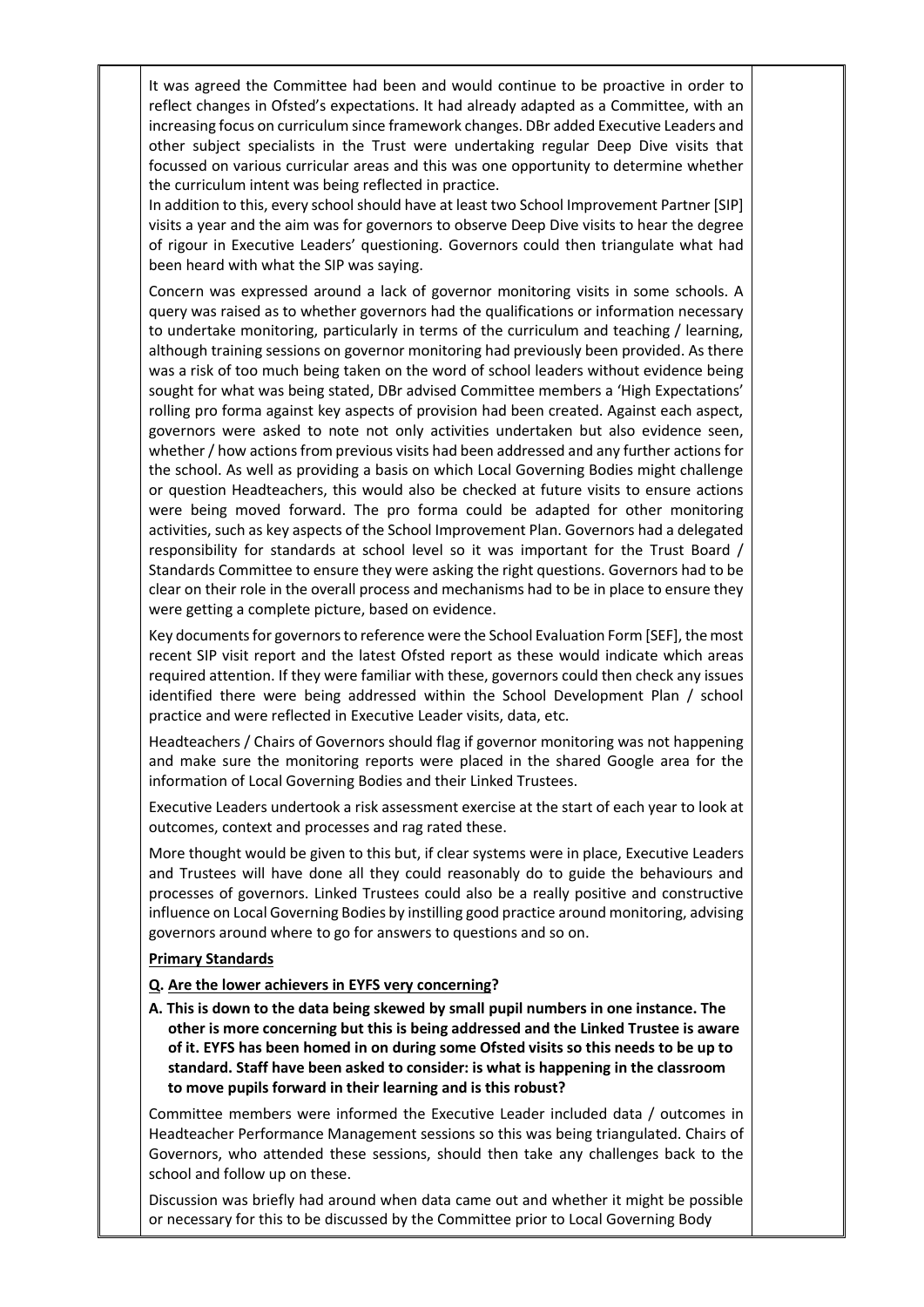meetings. However, it was recognised there was no ideal way for this to happen and that, after trialling a number of systems, the current system of meetings was the most effective yet.

- **Q. Why is there individual choice of phonics schemes and not one scheme across the Trust?**
- **A. Read Write Inc includes 6 stages of phonics so 6 sets of children are taught by 6 members of staff at once so the school has to have enough staff. It is also costly to set up and there is an ongoing licence fee each year. It is the quality of delivery that is important and, where schools have sufficient staff and breakout spaces, this can work well. It is also the only complete scheme on the market to be approved. Other schools use different schemes, such as Letters and Sounds, and outcomes are currently comparable in our schools.**

 **Headteachers make a decision based on what they know about their own schools. Ofsted cannot express a preference but are clear that RWI is a complete package that ensures the books have exact phoneme grapheme correspondence and allows pupils to experience success rather than struggle. This is the standard schools are being judged against. RWi is highly prescriptive and structured.**

 **Schools are not obliged to opt for a synthethic phonics scheme till April and some schemes are awaiting approval so Headteachers do not want to opt in too quickly and invest a great deal of money until other schemes have also been approved, approved, when a more informed choice can be made. One school already inspected is using Letters and Sounds and was not found wanting because staff had gone through and identified all schemes needed to test to be approved before going back and plugging any gaps to ensure what they were doing was robust.** 

- **Q. Are schools falling below the benchmark using the same scheme?**
- **A. No. There is no direct correlation between the scheme used and pupil outcomes.**

Essentially, where schools do not conform they will need to justify why not and their practice will have to be good enough to support this justification.

- **Q. In Key Stage 1, is sufficient work being done in terms of Greater Depth?**
- **A. There is a case to say that teachers were being more conservative in their judgements as work completed while pupils were at home was not as thorough as work completed in class. Ofsted will expect Headteachers and governors to be able to state what is being done in terms of challenge, extension and high expectations, however.**
- **Q. If the gap is widening for Pupil Premium children, in writing for example, is additional work being done as a result?**
- **A. Pupil Premium and Recovery have now merged into one document so schools will be addressing this in their plans and should be feeding back on work done in this respect.**
- **Q. How much work should be focused on Greater Depth and how much on Expected Standard?**
- **A. We would want to see a good percentage of pupils at Expected Standard but work on Greater Depth is not impeding on the numbers reaching Expected Standard, as it is about aiming high and supporting others in moving towards it.**

Additional information was sought from a school that appeared to be a lower performer in terms of attainment. The cohort was small and none of the pupils achieved strong attainment. However, their in year progress was robust. The low attainment was a product of lockdown and a lack of scaffolding at home. This reduced the percentage at Greater Depth.

Committee members were assured Executive Leaders would be having conversations with Headteachers around all these matters.

# **Summer Data Drop**

RLa advised Committee members the picture from the summer data drop had not been dissimilar to the usual picture in terms of patterns.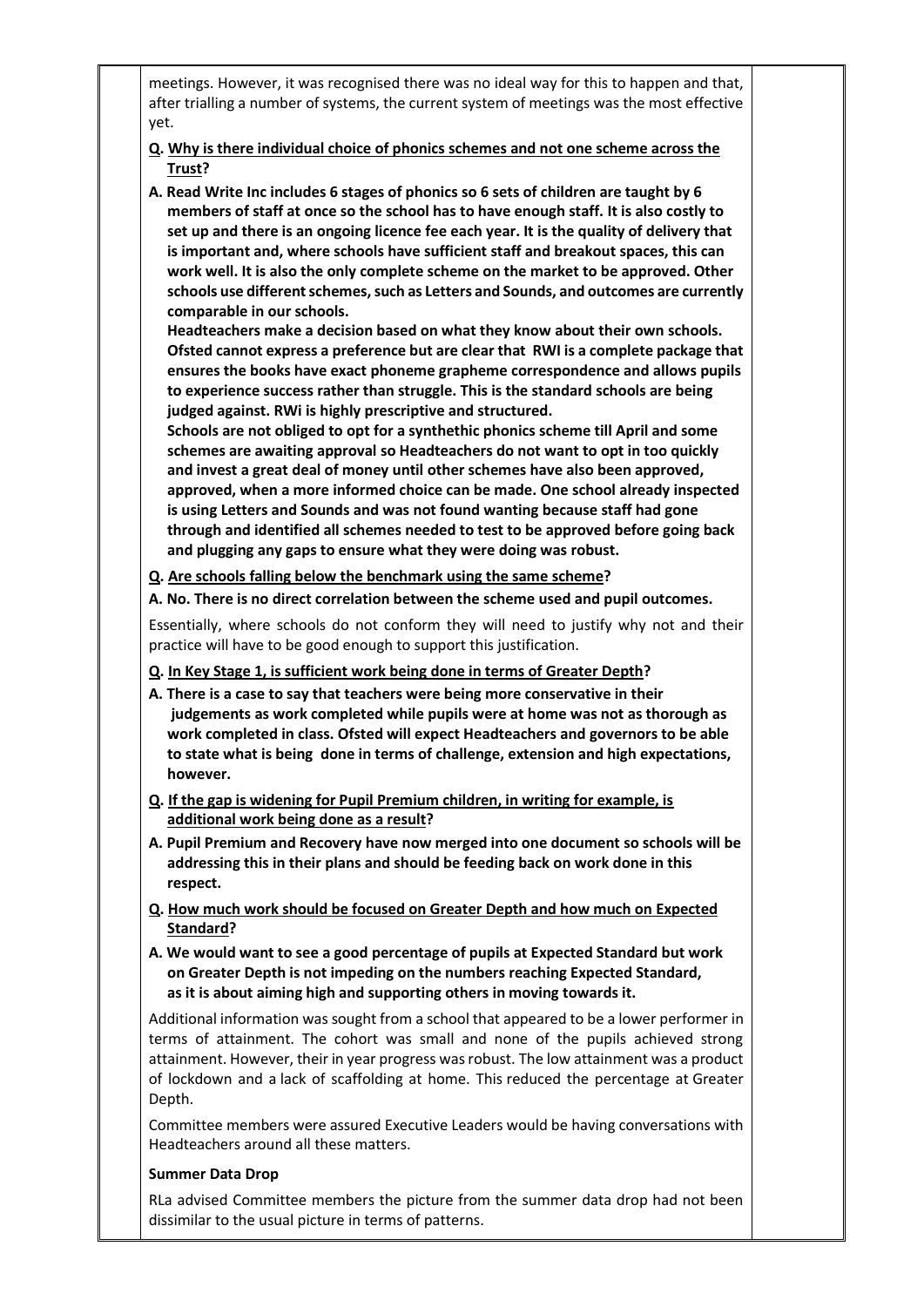A book review of work from Year 2 / Year 6 pupils across the Trust had been undertaken at a recent Heads' Group meeting. Headteachers had been asked to make checks in each of their schools around the following key areas:

- Quantity of work
- Quality of work
- Presentation pride in work that reflects high expectations
- Level of challenge
- Is all work recorded in books if not, where is evidence of this moving children forward in their learning?
- Can you explain why what you are doing is right?
- What will you do next as a result of what you have seen from other schools? What have you taken away as an action point?
- **Q. When Deep Dives are undertaken, are teacher assessments then checked against these?**

### **A. These are primarily about curriculum development and the quality of teaching rather than going back to data but this could be done to ascertain the impact of the curriculum changes.**

Committee members were advised it was inevitable there would be some minor variations in ratings between schools. Moderation was the most useful means of helping accuracy. Schools used NFER tests or independent assessment tasks, along with moderation within and between schools, to inform teacher judgements. Historically there had been moderation across the Trust schools and, while this had not been possible while the integrity of bubble groups had to be maintained, that should be in place this term.

There had been moves towards a consistent approach in some areas. It was pointed out that many schools were moving towards the same scheme in maths. Where an approach was not working despite the school having had an opportunity to address this, it could be necessary for Executive Leaders to step in and determine a different approach.

A piece of work was currently being done around agreeing core concepts for primary and secondary teachers in various curricular areas. The curriculum was really important but pedagogy had to be sufficiently strong to lead pupils in their learning journey. The Curriculum Working Groups would provide greater consistency in each of the curricular areas, and having strong practitioners working with less experienced practitioners should also lead to a greater consistency in curriculum and pedagogy, but consistency could only be achieved with time to build coherence.

# **Secondary Standards**

# **KS4**

RLa reminded the Committee that the methodologies for deciding on Centre Assessed Grades had been agreed by a sub-group of the Committee in April.

KTh asked it be minuted that both of the secondary schools deserved credit for how they had managed the Centre Assessed Grades. They had done a very good job, been incredibly fair and been very honest with their appraisals. This had been reflected in the extremely low number of appeals over numerous exams.

It was noted the disadvantaged gap was still there, as this had been compounded by the lockdown, but Headteachers were mindful of this.

A query arose as to whether it might have been helpful if Committee members had been able to see the 2019 data as well, just to provide more context, though it was recognised any direct comparison would be difficult given the circumstances.

#### **KS 5**

Committee members observed the results were a real achievement. Although this was not validated data, the last validated data had shown an improvement year on year, with an uplift in outcomes. This had been used as a basis for the judgements this year. As good results would also help attract good numbers, these outcomes were very positive.

See also Confidential Notes.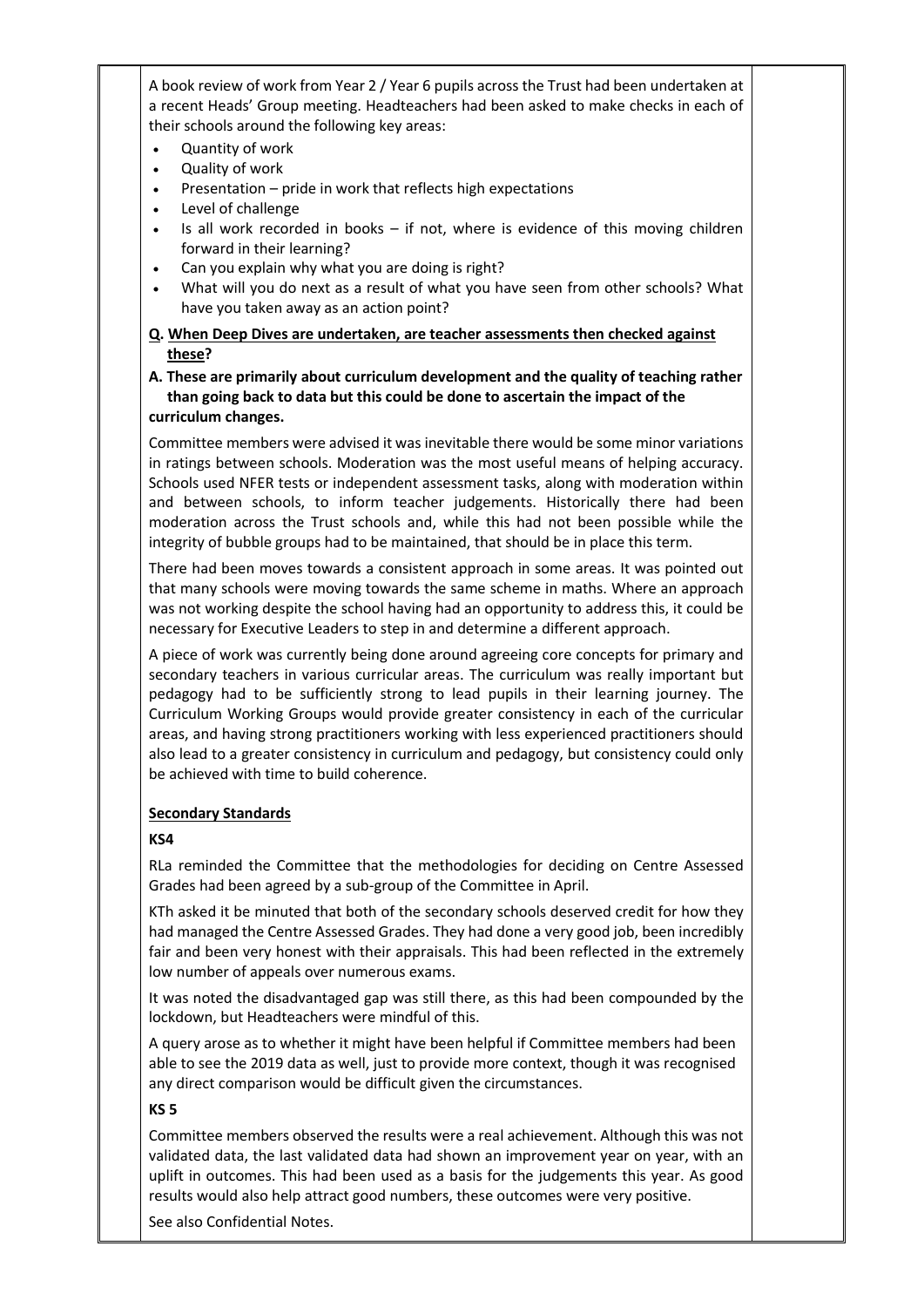| 6. | <b>BEHAVIOUR AND ATTENDANCE DATA</b>                                                                                                                                                                                                                                                                                                                                                                                                                                                                                             |  |
|----|----------------------------------------------------------------------------------------------------------------------------------------------------------------------------------------------------------------------------------------------------------------------------------------------------------------------------------------------------------------------------------------------------------------------------------------------------------------------------------------------------------------------------------|--|
|    | Data presented to Committee members prior to the meeting included:                                                                                                                                                                                                                                                                                                                                                                                                                                                               |  |
|    | <b>Migration</b>                                                                                                                                                                                                                                                                                                                                                                                                                                                                                                                 |  |
|    | Migration in, by school and Trust<br>Migration out, by school and Trust<br>$\bullet$<br>Migration to - an SPCMAT school; another school in county; a school out of county;<br>$\bullet$<br>to EHE                                                                                                                                                                                                                                                                                                                                |  |
|    | <b>Exclusions</b>                                                                                                                                                                                                                                                                                                                                                                                                                                                                                                                |  |
|    | Number for year 01.09.2020 to 31.08.2021 by school                                                                                                                                                                                                                                                                                                                                                                                                                                                                               |  |
|    | <b>Pupil Attendance</b>                                                                                                                                                                                                                                                                                                                                                                                                                                                                                                          |  |
|    | Attendance figures as of 06.10.2021 by school and against national comparators                                                                                                                                                                                                                                                                                                                                                                                                                                                   |  |
|    | Wellbeing                                                                                                                                                                                                                                                                                                                                                                                                                                                                                                                        |  |
|    | Committee members were reminded one of the proxy measures for wellbeing was the<br>number of new and open CAMHS [Child and Adolescent Mental Health Service] referrals.<br>A more effective measure was being explored but here, for a measure on the scale of well-<br>being support for children, the schools were asked to return data showing the number of<br>children who had been referred for or were in receipt of support from CAMHS for the<br>period 1 <sup>st</sup> September 2020 to 31 <sup>st</sup> August 2021. |  |
|    | Primary by School - All; FSM; SEN K, having additional support; SEN S, with statement,<br>and SEN E, with EHCP; Children in Care<br>Secondary by School - All; FSM; SEN K, having additional support; SEN S, with<br>statement, and SEN E, with EHCP; Children in Care                                                                                                                                                                                                                                                           |  |
|    | staff, included:<br>Number of staff<br>$\bullet$<br>Number of changes<br>$\bullet$<br>Sickness absence %<br>$\bullet$<br>Staff absent for more than 5 days of sickness<br>$\bullet$<br>Staff absent for more than 5 periods of sickness<br>$\bullet$<br>Staff absent for more than 10 days of sickness                                                                                                                                                                                                                           |  |
|    | The following data was also supplied for the period $1^{st}$ September 2020 to 31st August 2021:                                                                                                                                                                                                                                                                                                                                                                                                                                 |  |
|    | New Safeguarding Referrals - Primary and Secondary<br>$\bullet$<br>LADO Referrals - Primary and Secondary<br>$\bullet$<br>Reported Accidents - Primary and Secondary<br>$\bullet$<br>Formal Complaints - Primary and Secondary<br>$\bullet$<br>Racist Incidents - Primary and Secondary<br>$\bullet$<br>Diversity Incidents - Primary and Secondary<br>$\bullet$                                                                                                                                                                 |  |
|    | <b>Migration</b>                                                                                                                                                                                                                                                                                                                                                                                                                                                                                                                 |  |
|    | There had been a lot of churn during lockdown and more fluctuation than usual in this<br>respect. Elective Home Education remained a worry, as pupils returning to school were<br>missing out on so much before coming back.                                                                                                                                                                                                                                                                                                     |  |
|    | <b>Pupil Attendance</b>                                                                                                                                                                                                                                                                                                                                                                                                                                                                                                          |  |
|    | The number of pupils taking term time holidays was relatively low but it was suggested the<br>rate could start to increase as travel became easier, even though approval was only granted<br>in exceptional cases.                                                                                                                                                                                                                                                                                                               |  |
|    | Unfortunately, the number of Covid cases was again rising in schools. Vaccination teams<br>had been diminished due to Covid and so were yet to visit the secondary schools.<br>Moreover, a lack of agency staff to cover staff absent due to contracting Covid was also<br>impacting on schools.                                                                                                                                                                                                                                 |  |

# **Wellbeing**

Committee members were advised the figures for CAMHS referrals had been artificially